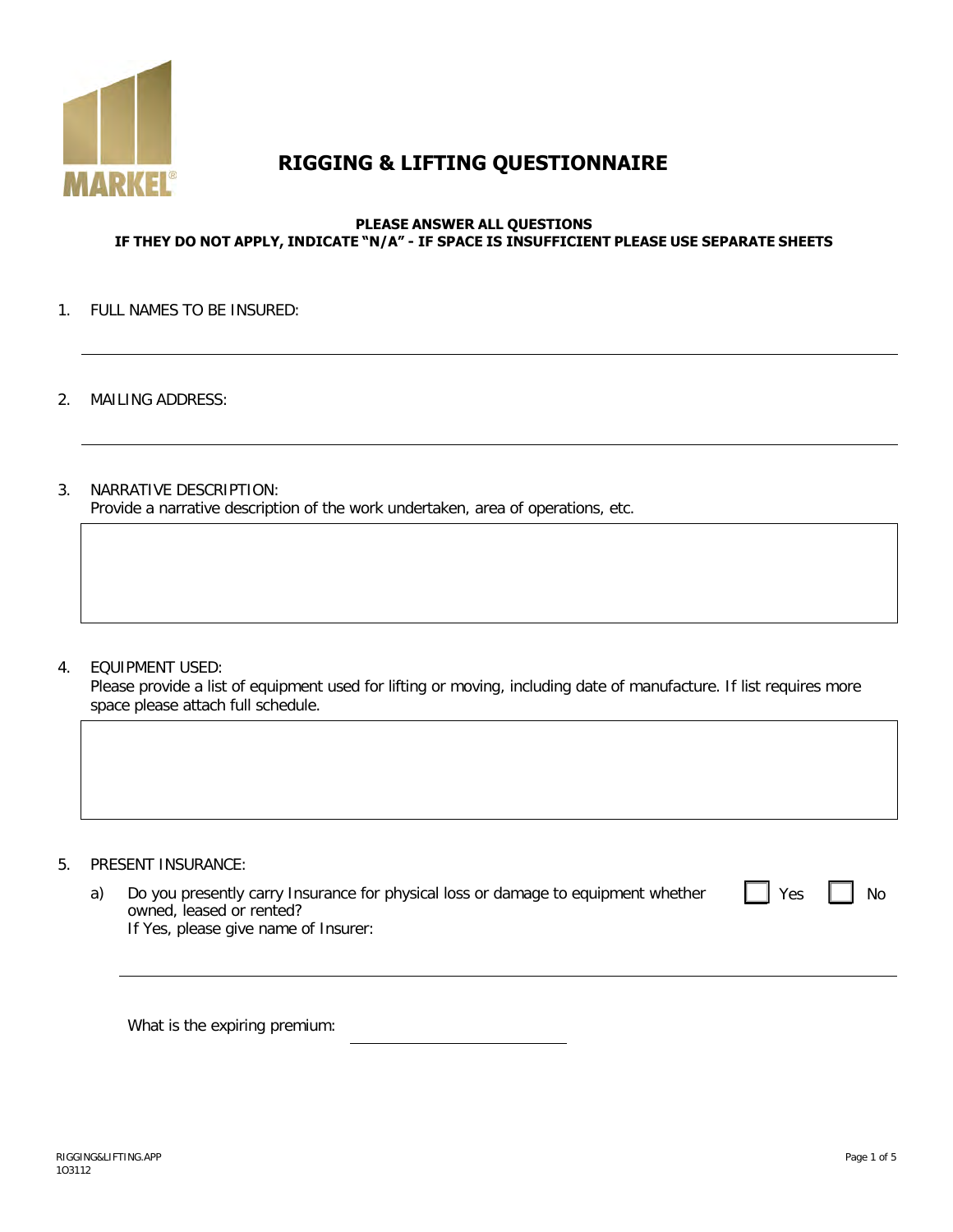| b) | Do you carry General Liability Insurance?              |
|----|--------------------------------------------------------|
|    | If Yes, please give name of current Insurance Company: |

| ∨∩c |  | No |
|-----|--|----|
|-----|--|----|

6. LENGTH OF TIME IN BUSINESS: Years

7. PROPERTY LIFTED:

a) State types of property lifted:

b) Do you lift property which you own? If so, describe:

8. RECEIPTS: Provide breakdown of annual receipts from:

| А. | Structural steel erection 1.             | <b>Buildings</b> |  |
|----|------------------------------------------|------------------|--|
|    |                                          | <b>Bridges</b>   |  |
| В. | Other lifts                              |                  |  |
|    | Average value of property lifted (est)   |                  |  |
|    | Maximum value of property lifted (est)   |                  |  |
|    | Average number of lists at any one time: |                  |  |
|    | Maximum number of lifts at any one time: |                  |  |
|    |                                          |                  |  |

## 9. LIMIT REQUIRED:

#### 10. TRANSIT:

Do you move property by road, rail or water in conjunction with lifting operations? If Yes, please describe:

Yes  $\Box$  No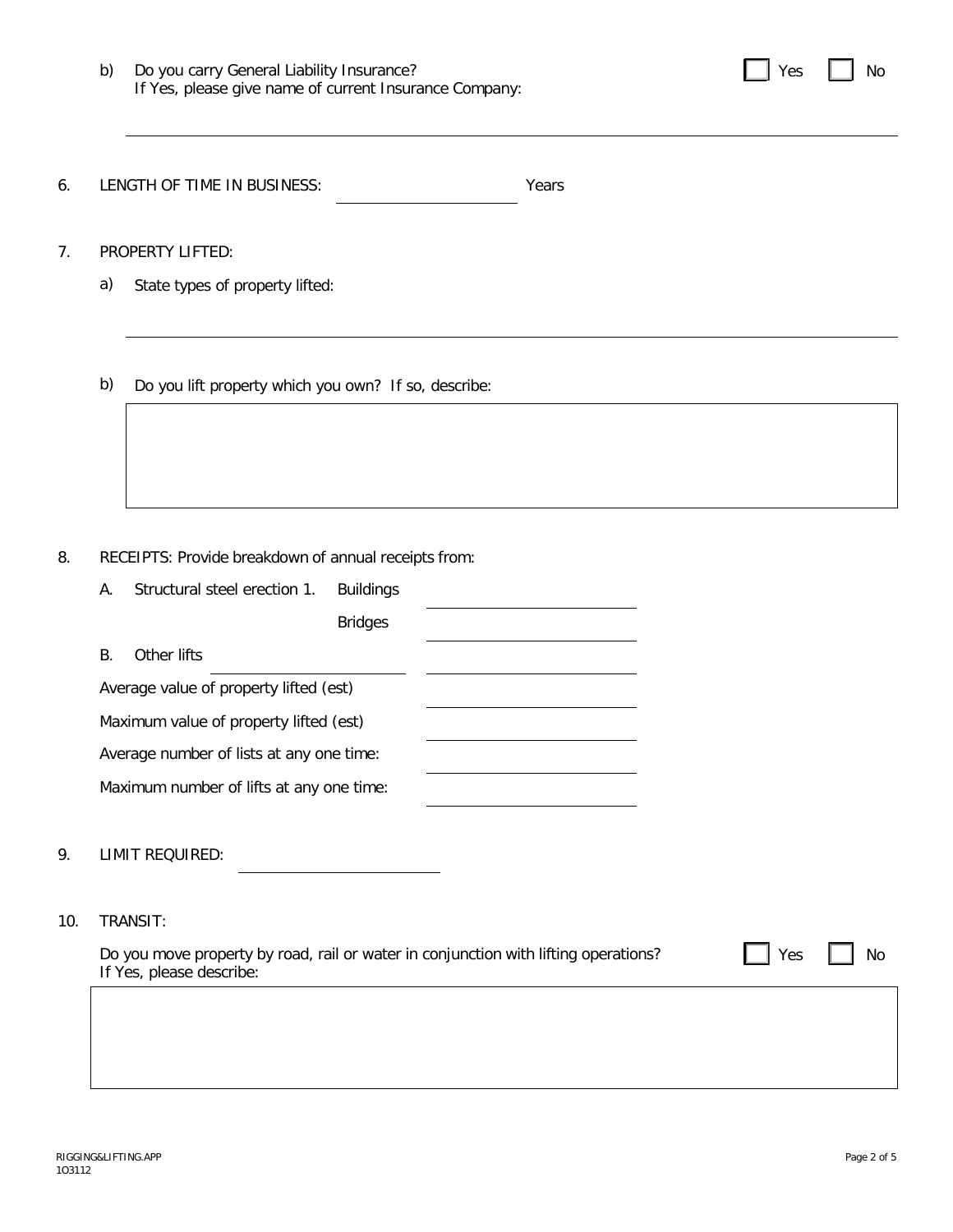# 11. AGREEMENTS:

|     | Do you enter into formal agreements with the owner of the property? | Yes | No        |
|-----|---------------------------------------------------------------------|-----|-----------|
|     | Do you have a formal contract form?<br>If so, provide copy.         | Yes | No        |
| 12. | <b>EQUIPMENT RENTAL TO OTHERS:</b>                                  |     |           |
|     | Do you rent your equipment to others?                               | Yes | <b>No</b> |
|     | Is the equipment rented to others with your operators?              | Yes | No        |

If you rent to others what agreement regarding responsibility for property being lifted do you make?

| 13. | ATTACHING:<br>Do your employees rig the property to be lifted and attached the hook?                              | Yes | No |
|-----|-------------------------------------------------------------------------------------------------------------------|-----|----|
| 14. | <b>EMPLOYEES:</b>                                                                                                 |     |    |
|     | Do you train your employees to operate the equipment?<br>Describe:                                                | Yes | No |
|     |                                                                                                                   |     |    |
|     |                                                                                                                   |     |    |
|     | Are your employees experienced operators?                                                                         | Yes | No |
| 15. | <b>INSIDE BUILDINGS:</b>                                                                                          |     |    |
|     | Is there any movement of the property lifted within building after lift is completed?<br>If Yes, please describe: | Yes | No |
|     |                                                                                                                   |     |    |
|     |                                                                                                                   |     |    |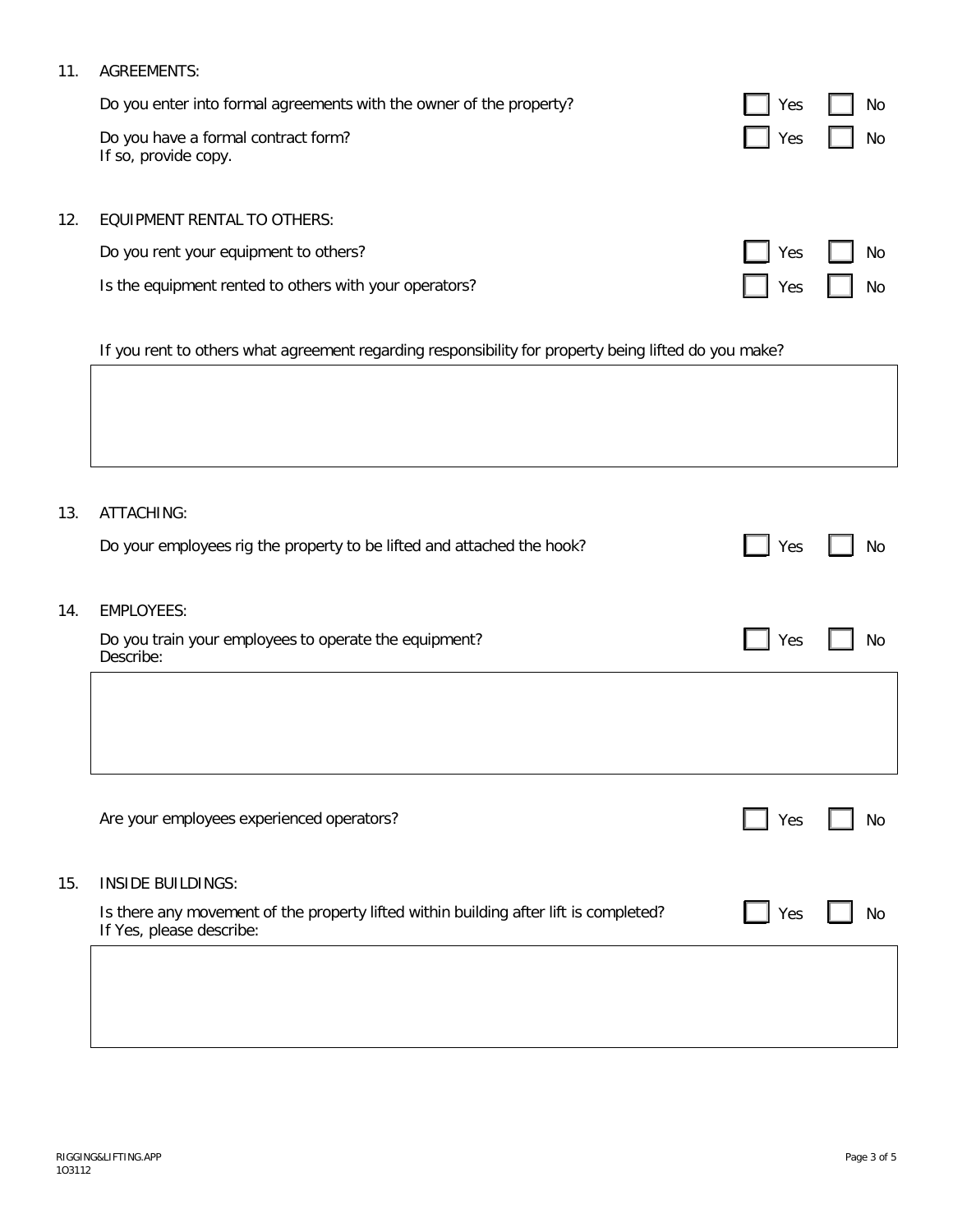## 16. SPECIALIZATION:

Do you specialize in lifting any particular types of property? If Yes, please describe:

17. VALUE & TYPE:

| Do you ascertain the value and type of the property to be lifted before the lift | $\Box$ Yes |  |
|----------------------------------------------------------------------------------|------------|--|
| commences?                                                                       |            |  |
| How is this done?                                                                |            |  |

# 18. MAINTENANCE:

Describe your equipment maintenance programme:

# 19. CLAIMS EXPERIENCE:

#### Provide claims experience for past 5 years:

| <b>DATE</b> | CAUSE | AMOUNT |
|-------------|-------|--------|
|             |       |        |
|             |       |        |
|             |       |        |
|             |       |        |
|             |       |        |

| 20. | Has any Insurer cancelled or declined to provide this type of insurance to Applicant? |
|-----|---------------------------------------------------------------------------------------|
|     | If Yes, explain why:                                                                  |

 $\Box$  Yes  $\Box$  No

 $\Box$  Yes  $\Box$  No

No